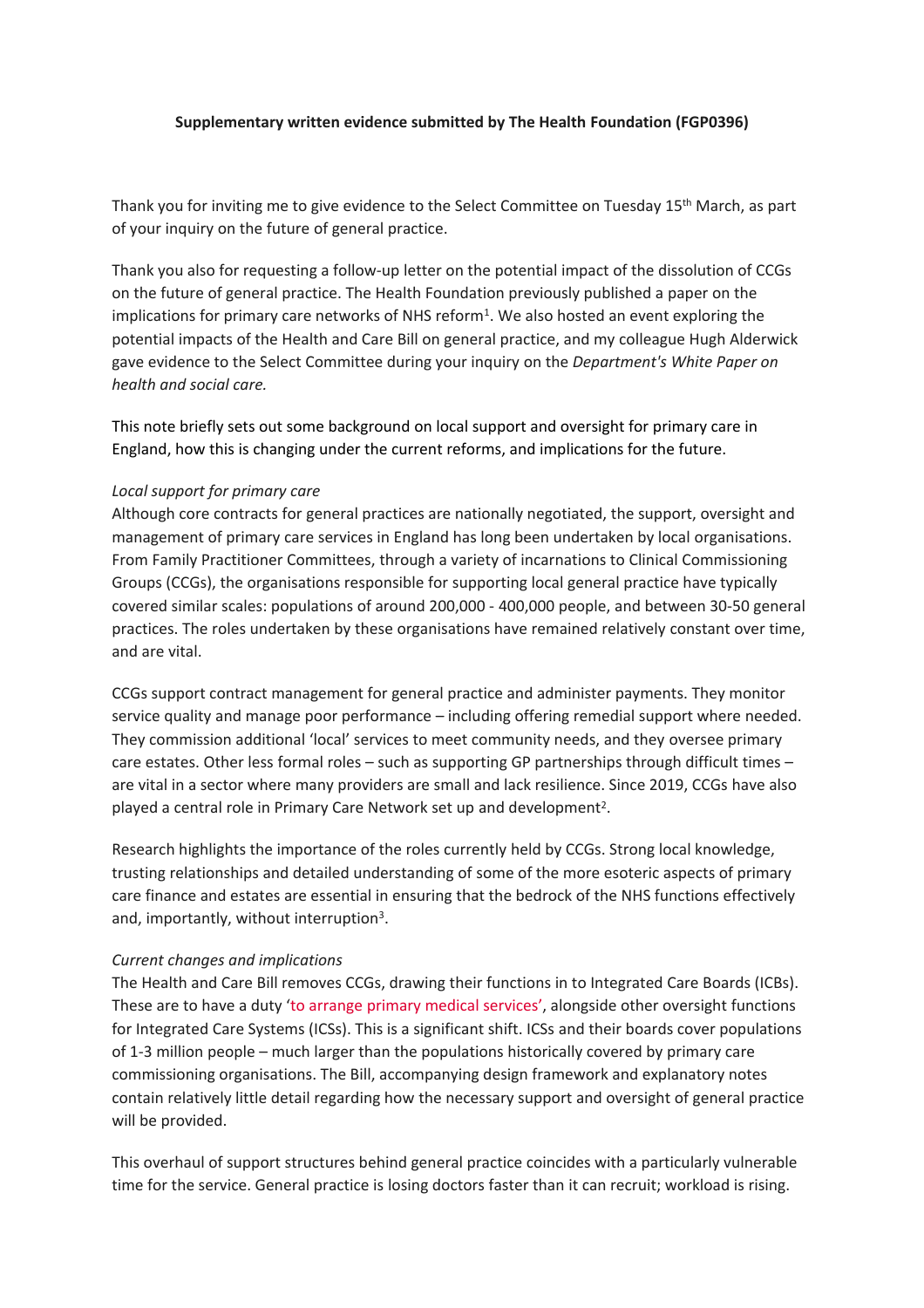Lack of transformation or organisational development support already threatens some aspects of PCN implementation, including the additional roles reimbursement scheme<sup>4</sup>. Clarity is needed on the future of operational and managerial support functions for GPs previously undertaken by CCGs. This should include consideration of which functions should be held at ICS level, and which should be devolved to 'place' level. For example, smaller 'place' based geographical communities may offer greater potential for individual GP practices to have relationships with relevant managers.

The right arrangements are likely to differ depending on local context (for example, centralisation of some support functions may make sense for smaller ICSs). But lack of clarity over key support functions for primary care brings clear risks. Differences in local arrangements may complicate the management of a national contract for general practice. Practices in some areas may receive insufficient oversight and support. And wide variation in approaches between ICSs could inadvertently widen inequities in the performance of general practice. Providing ICSs sufficient flexibility to adapt to local needs, while guaranteeing high quality support services for general practice is an important balance to get right.

# *Role of integrated care boards in improving equity in general practice*

We were pleased to share evidence with the committee regarding inequity in the provision of general practice services across England. GP practices in more deprived areas of England are relatively underfunded, under-doctored and perform less well on a range of quality indicators compared with practices in wealthier areas<sup>5</sup>. The introduction of ICBs should be used as an opportunity to improve equity in the provision of high-quality general practice. We have [previously](https://www.health.org.uk/publications/reports/tackling-the-inverse-care-law) [recommended](https://www.health.org.uk/publications/reports/tackling-the-inverse-care-law) that integrated care boards should be required to develop plans to reduce inequities in the provision of high-quality GP services. This should include clear goals for improvement and how they will be measured. Integrated care boards should also produce plans for data collection and analysis to effectively monitor general practice provision relative to need.

National policymakers can do more to address the problem of inequitable supply of general practice in England. The measures outlined above should sit alongside an independent review of general practice funding allocations, and consideration of mechanisms to more equitably distribute the primary care workforce. Analysis of previous attempts to tackle inequities in the supply of GP services in England, and recommendations for further action can be found in our recent report: Tackling the inverse care law: Analysis of policies to improve general practice in deprived areas since 1990<sup>6</sup>.

I hope this is note is helpful as the Committee continues its inquiry. Please do let us know if we can be of further assistance.

*Dr Rebecca Fisher Senior Policy Fellow March 2022*